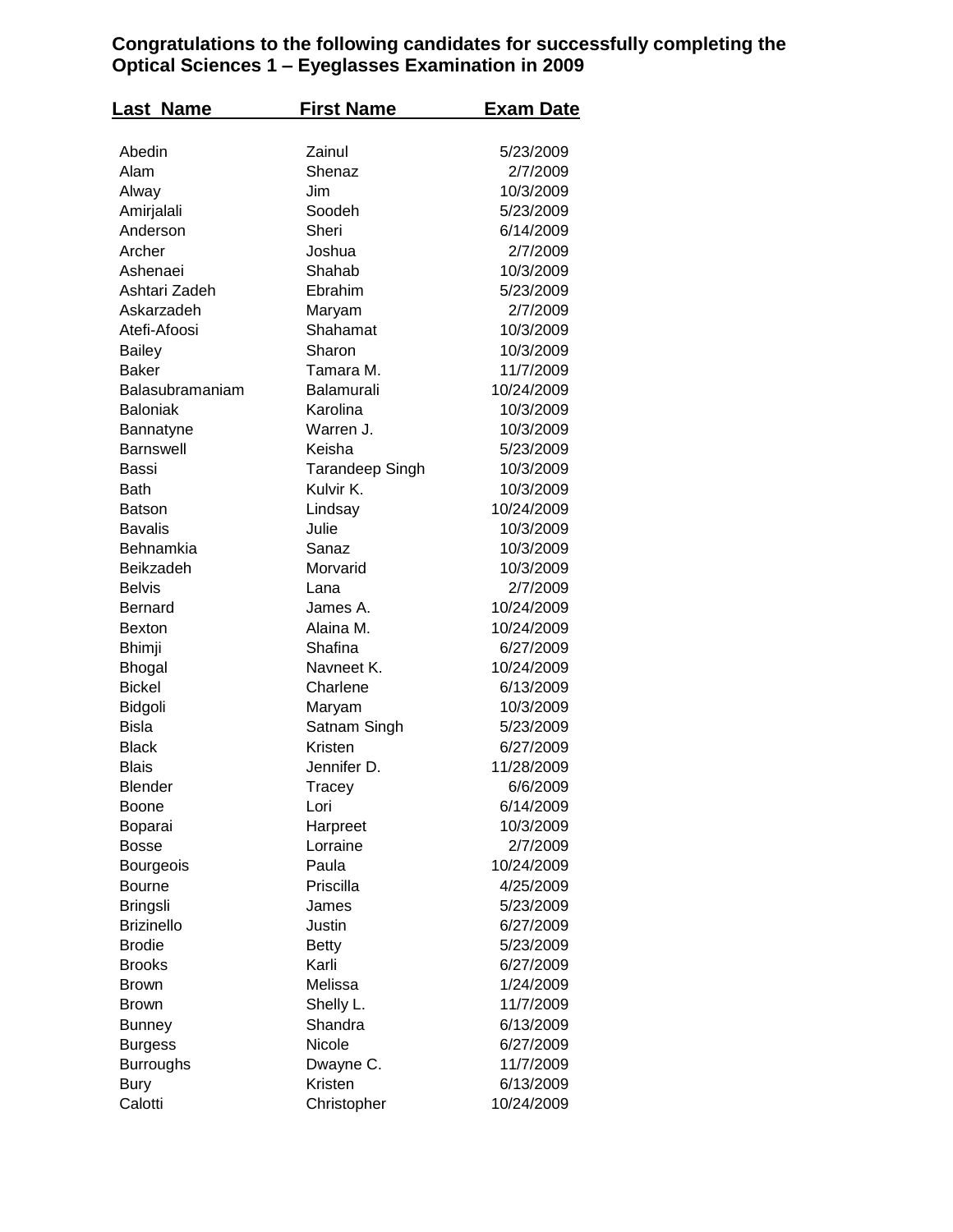| Campbell       | Megan                   | 2/7/2009   |
|----------------|-------------------------|------------|
| Carpio         | <b>Berlaine</b>         | 10/24/2009 |
| Carrasco       | Rhylien                 | 2/7/2009   |
| Cave           | Tina M.                 | 11/7/2009  |
| Chak           | Vitaliia                | 10/3/2009  |
| Chan           | Eve                     | 5/23/2009  |
| Chan           | Hoi Ying Olivia         | 10/3/2009  |
| Chandrasekaran | Vathsala                | 6/27/2009  |
| Charlton       | Janine Leanne           | 6/13/2009  |
| Chase          | Zachary C.              | 10/24/2009 |
| Cheng          | Terence                 | 5/23/2009  |
| Cheung         | <b>Edmund Man Chung</b> | 10/3/2009  |
| Chizek         | Wendy                   | 10/3/2009  |
| Choy           | Yee Man Vicky           | 10/24/2009 |
| Chung          | Cathy Yuk Wun           | 5/23/2009  |
| Clark          | Tena                    | 6/27/2009  |
| Clarke         | Theresa E.              | 11/7/2009  |
| Cochran        | Ashley L.               | 10/24/2009 |
| Cochrane       | Virginia                | 10/3/2009  |
| Codrington     | Jacqueline              | 2/7/2009   |
| Collis         | Brad B.                 | 10/3/2009  |
| Conrad         | Erin K.                 | 11/7/2009  |
| Cuevas         | Sarah G.                | 10/3/2009  |
| Cunningham     | Jessica                 | 10/24/2009 |
| Cyre           | Shannon                 | 6/27/2009  |
| Dalal          | Hetal                   | 5/23/2009  |
| Dang           | Quang Sinh              | 10/24/2009 |
| Dang           | Jeremy                  | 10/24/2009 |
| De Leon        | Jay                     | 5/23/2009  |
| Deehan         | Diana A.                | 10/24/2009 |
| Deforest       | Todd                    | 1/24/2009  |
| <b>DeVries</b> | Nicole                  | 4/25/2009  |
| Dinh           | Margaret                | 10/3/2009  |
| Dufresne       | Stephanie A.            | 10/24/2009 |
| Dunnink        | Charlotte               | 10/24/2009 |
| Duong          | Hoa                     | 6/27/2009  |
| Dwyer          | <b>Blair</b>            | 5/23/2009  |
| Elmova         | Julia (Ioulia) V.       | 10/24/2009 |
| Farhat         | Inas                    | 5/23/2009  |
| Farooqui       | Ayesha                  | 5/23/2009  |
| Ford           | Greg                    | 6/27/2009  |
| Frandsen       | Melissa                 | 6/6/2009   |
| Fry            | Robin                   | 6/27/2009  |
| Fulford        | Wendy                   | 5/23/2009  |
| Gahir          | Harjinder               | 5/23/2009  |
| Gale           | Kristy                  | 6/27/2009  |
| Gallant        | Danielle                | 6/14/2009  |
| Garrett        | Leah                    | 5/23/2009  |
| Gauvreau       | Kimberley Ann           | 10/3/2009  |
| Gaznabbi       | Jerry                   | 10/24/2009 |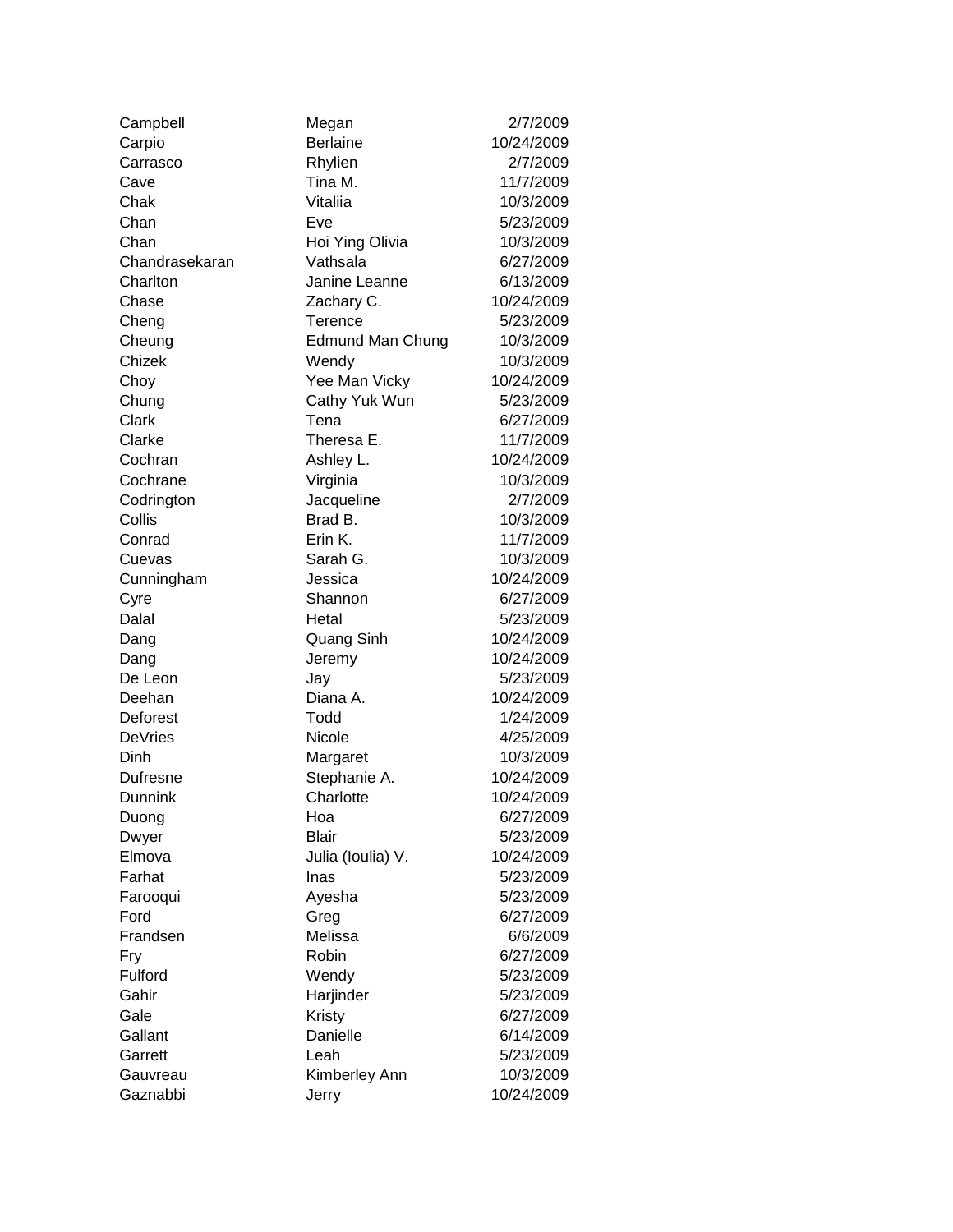| Gebrit         | Meron              | 6/27/2009  |
|----------------|--------------------|------------|
| Gerrits-Rundle | Stephanie          | 6/27/2009  |
| Ghanbari       | Parvaneh           | 10/3/2009  |
| Gill           | Amandeep           | 5/23/2009  |
| Goldsmith      | Sydney             | 6/6/2009   |
| Goltsman       | Nicola             | 6/13/2009  |
| Gonsalves      | Charlotte          | 2/7/2009   |
| Gonzales       | Jasmin             | 1/24/2009  |
| Gordon         | Amanda             | 6/27/2009  |
| Gorya          | Irina              | 10/24/2009 |
| Green          | Jeff               | 6/27/2009  |
| Guitard        | <b>Natalie</b>     | 10/24/2009 |
| Gulash         | Carol Lynne        | 6/27/2009  |
| Haddad         | Alex               | 10/3/2009  |
| Haines         | Lori               | 11/7/2009  |
| Hajyouni       | Mehran             | 2/7/2009   |
| Han            | <b>Buddy</b>       | 10/3/2009  |
| Hansen         | Tracy              | 6/27/2009  |
| Hansra         | <b>Babaljit</b>    | 5/23/2009  |
| Hasan          | Nida               | 10/24/2009 |
| Ho             | Duncan             | 10/3/2009  |
| Ho             | King Hei           | 10/3/2009  |
| Hoi            | Jessica Sao Keng   | 10/24/2009 |
| Hondl          | Amanda             | 10/3/2009  |
| Hou            | Chun Wei           | 10/3/2009  |
| Hrynew         | Kelly              | 6/27/2009  |
| Hsu            | William            | 10/3/2009  |
| Huang          | Chun Pu            | 10/24/2009 |
| Huggins        | Paul T             | 5/23/2009  |
| Hunt           | Samantha           | 6/27/2009  |
| Hunt           | Shelley            | 6/27/2009  |
| Jagodic        | Zoran              | 10/24/2009 |
| Jassal         | Ramandeep          | 10/3/2009  |
| Jean           | Jonathan           | 10/3/2009  |
| Jeon           | Se Yong            | 10/3/2009  |
| Jing           | Xiaoyue Tony       | 10/3/2009  |
| Joseph         | Lydia              | 10/24/2009 |
| Jung           | Youn-Choon Abraham | 10/3/2009  |
| Kairouz        | Sammie S.          | 10/24/2009 |
| Kalmar         | Charles R.         | 10/24/2009 |
| Kanwal         | Ashwinder          | 5/23/2009  |
| Karseboom      | Amanda             | 6/27/2009  |
| Kasiri         | Kika               | 5/23/2009  |
| Kasmani        | Zulfikar           | 4/25/2009  |
| Kaur           | Parveen            | 6/13/2009  |
| Kenney         | Melanie            | 11/7/2009  |
| Keshavarzi     | Mahtab             | 10/24/2009 |
| Khimani        | Hussein            | 10/3/2009  |
| Khimani        | Munira             | 10/3/2009  |
| Kim            | Dong-II            | 10/3/2009  |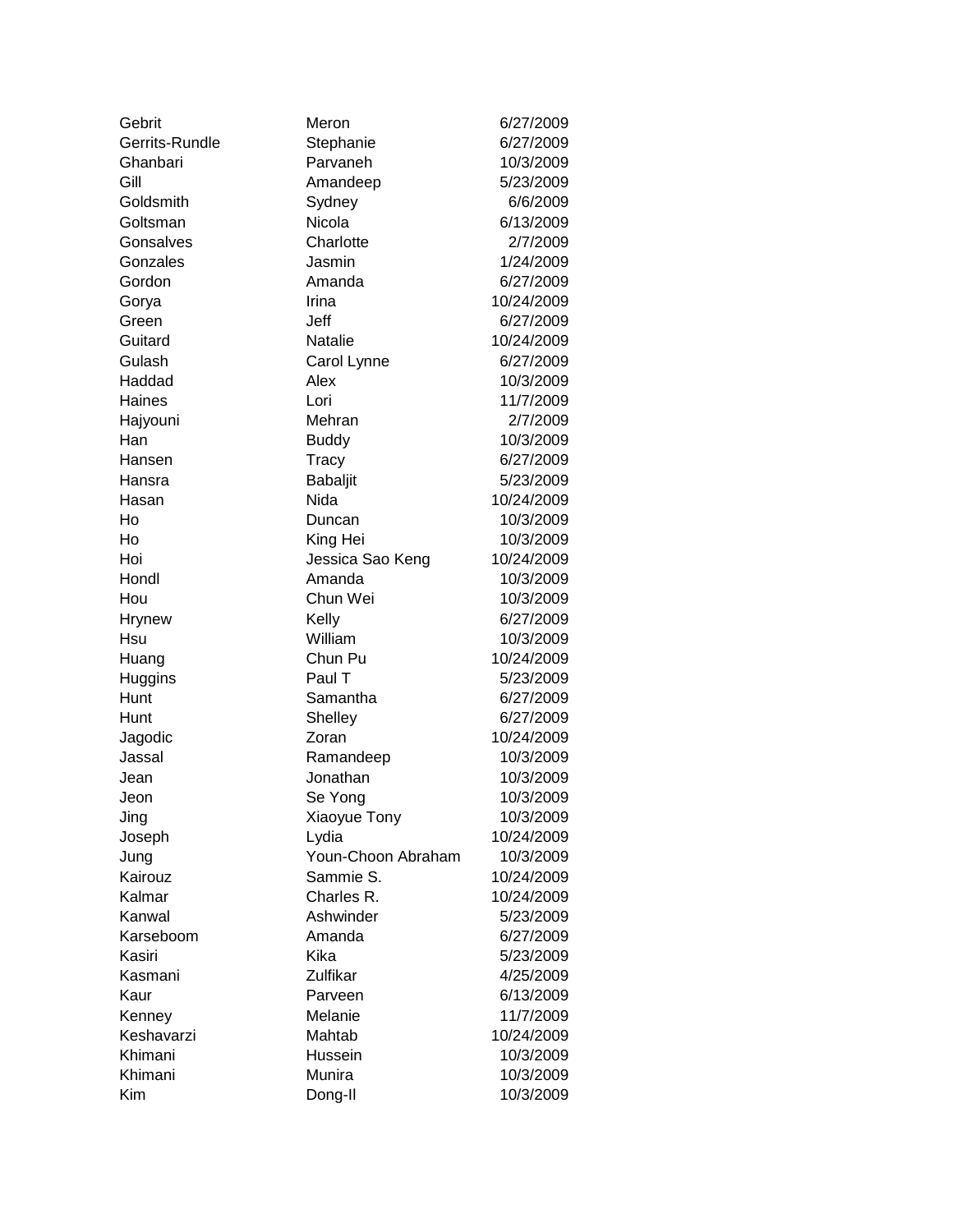| King           | Melissa                | 6/14/2009  |
|----------------|------------------------|------------|
| Kirsch         | Hilary                 | 6/27/2009  |
| Kivimaa        | Shelly                 | 6/27/2009  |
| Kooner         | Gurjot S.              | 10/3/2009  |
| Kooner         | Jagmeet S.             | 10/3/2009  |
| Kubinec        | Sandra G.Y.            | 10/24/2009 |
| Kuchinski      | Ceara                  | 6/13/2009  |
| Kumar          | Rosena K.              | 10/3/2009  |
| Kuzmanovic     | Zoran                  | 11/28/2009 |
| Lakas          | Jamee                  | 10/24/2009 |
| Lalli          | Pawandeep              | 10/3/2009  |
| Lam            | Judy Hung              | 4/25/2009  |
| Langis         | Caroline               | 11/7/2009  |
| Lau            | Adrian Siu Kong        | 10/3/2009  |
| Lee            | Carol                  | 6/14/2009  |
| Lee            | Kit Fong (Susanna)     | 5/23/2009  |
| Lee            | Shan Shih              | 10/3/2009  |
| Lee            | Joo won                | 10/24/2009 |
| LeGood         | Jennifer               | 10/3/2009  |
| Lemay          | Rachelle J.            | 10/24/2009 |
| Leow           | Timothy                | 5/23/2009  |
| Lessard        | Shawn A.               | 10/24/2009 |
| Letendre       | Alida                  | 6/27/2009  |
| Levesque       | <b>Chantelle Marie</b> | 10/24/2009 |
| Li             | Joanne Wai-Ying        | 10/24/2009 |
| Lin            | Weimin                 | 2/7/2009   |
| Lin            | I-Chun                 | 5/23/2009  |
| Lo             | Polly                  | 2/7/2009   |
| Locke          | Glenna                 | 6/14/2009  |
| Lok            | Catherine              | 10/24/2009 |
| Lu             | Wei                    | 5/23/2009  |
| Lubas          | Adriana                | 6/13/2009  |
| Luo            | Peijun Kimi            | 10/24/2009 |
| MacArthur      | Jenna                  | 5/23/2009  |
| Mahabir        | <b>Nigel Barry</b>     | 10/3/2009  |
| Mai            | Liisa Phuong Leyen     | 10/3/2009  |
| Majidi         | Zahra                  | 10/3/2009  |
| Maksimovic     | Sladana                | 10/3/2009  |
| Malette        | Marc                   | 6/14/2009  |
| Manjania       | Manpreet Singh         | 10/3/2009  |
| Marek          | Sonya                  | 6/6/2009   |
| <b>Martens</b> | Jane                   | 10/3/2009  |
| Mathew         | Shaji                  | 10/3/2009  |
| Matusse        | Marcello Francisco     | 11/28/2009 |
| Mazajlo        | Jaroslaw (Jerry)       | 10/24/2009 |
| Mazhar         | Arman                  | 5/23/2009  |
| <b>McCall</b>  | Dawn J.                | 10/24/2009 |
| McDonald       | Shawna                 | 6/13/2009  |
| McEachen       | Nicole                 | 6/27/2009  |
| McKee          | Kimberley              | 6/27/2009  |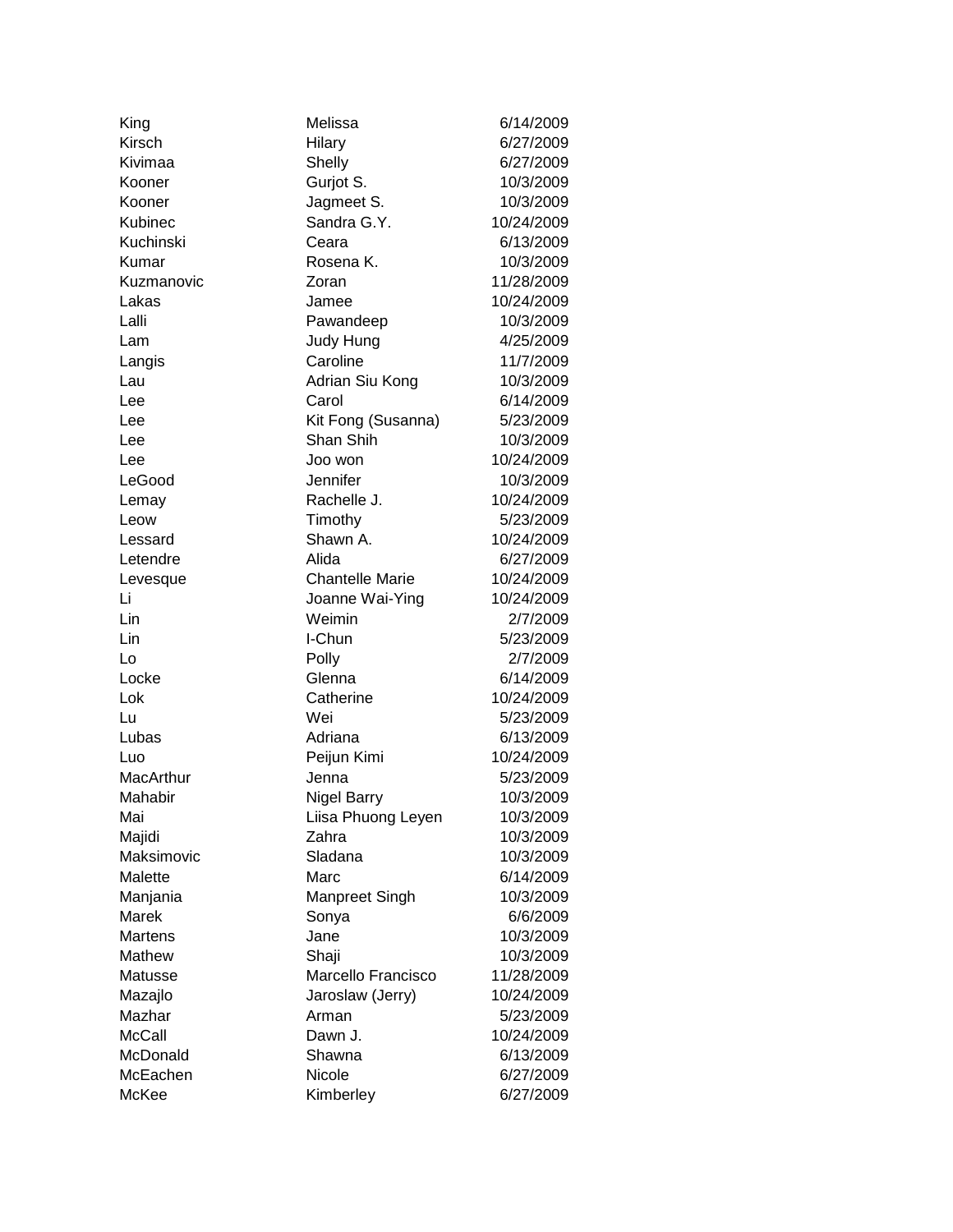| McKinney         | Rachel Alexandra        | 4/25/2009              |
|------------------|-------------------------|------------------------|
| <b>McNeil</b>    | Lisa                    | 6/14/2009              |
| McNeil-Stano     | Morgan                  | 6/27/2009              |
| Meese            | Tanya I.                | 11/7/2009              |
| Mehri            | <b>Baljit</b>           | 6/27/2009              |
| Mercier          | Julie                   | 2/7/2009               |
| Michelin         | Sarah                   | 6/27/2009              |
| Mihalicz         | Paige                   | 6/6/2009               |
| Miller           | Colleen                 | 6/14/2009              |
| Miller           | Lisa L.                 | 10/24/2009             |
| Milliken         | Jackie                  | 10/3/2009              |
| Mirian           | Arian                   | 10/3/2009              |
| Mistry           | Lina                    | 10/24/2009             |
| Mitchell         | Tyra                    | 2/7/2009               |
| Modi             | <b>Dharmesh Arvind</b>  | 10/3/2009              |
| Modi             | Snehal                  | 10/3/2009              |
| Moes             | Jordan A.               | 10/24/2009             |
| Mohammed         | <b>Azher Asif</b>       | 10/24/2009             |
| Momenghalibaf    | Kia                     | 10/3/2009              |
| Moudgil          | Priyam                  | 5/23/2009              |
| Moyen            | Charissa K.             | 10/3/2009              |
| Nathu            | Zain                    | 10/24/2009             |
| Ng               | Jhoyce                  | 1/24/2009              |
| Ng               | Philip Wai Yip          | 10/24/2009             |
| Nguyen           | Diana                   | 10/3/2009              |
| Nguyen           | Hien T.T.               | 10/24/2009             |
| Niki             | Hamed                   | 10/3/2009              |
| Nirooi           | Mehrak                  | 5/23/2009              |
| Norman           | Stephanie               | 5/23/2009              |
| Nugmanova        | Rezida                  | 6/27/2009              |
| Nulph            | Pamela                  | 5/23/2009              |
| Nyarko           | Akosua                  | 6/27/2009              |
| Olszewski        | Jennafer                | 5/23/2009              |
| Oostenbrug       | Thomas                  | 5/23/2009              |
| Orlesky          | Lisa                    | 6/13/2009              |
| Orsini           | Luke                    | 6/27/2009              |
| O'Shea           | Christa                 | 6/14/2009              |
| <b>Ouellette</b> | Tracey                  | 4/25/2009              |
| Ouellette        | Mark                    | 6/27/2009              |
|                  | Daria K.                | 10/24/2009             |
| Paciga<br>Palmer | Mathew                  | 4/25/2009              |
| Palmer           | Amanda                  | 4/25/2009              |
|                  |                         |                        |
| Pardy<br>Park    | Edward                  | 6/14/2009<br>10/3/2009 |
|                  | Jemyung                 |                        |
| Patel            | Jignasaben<br>Chandresh | 5/23/2009              |
| Patel            |                         | 6/14/2009              |
| Patel            | Samir                   | 10/24/2009             |
| Pedneault        | Lorraine                | 6/27/2009              |
| Perez            | Irma Lucia              | 10/24/2009             |
| Permyakova       | Svetlana                | 6/27/2009              |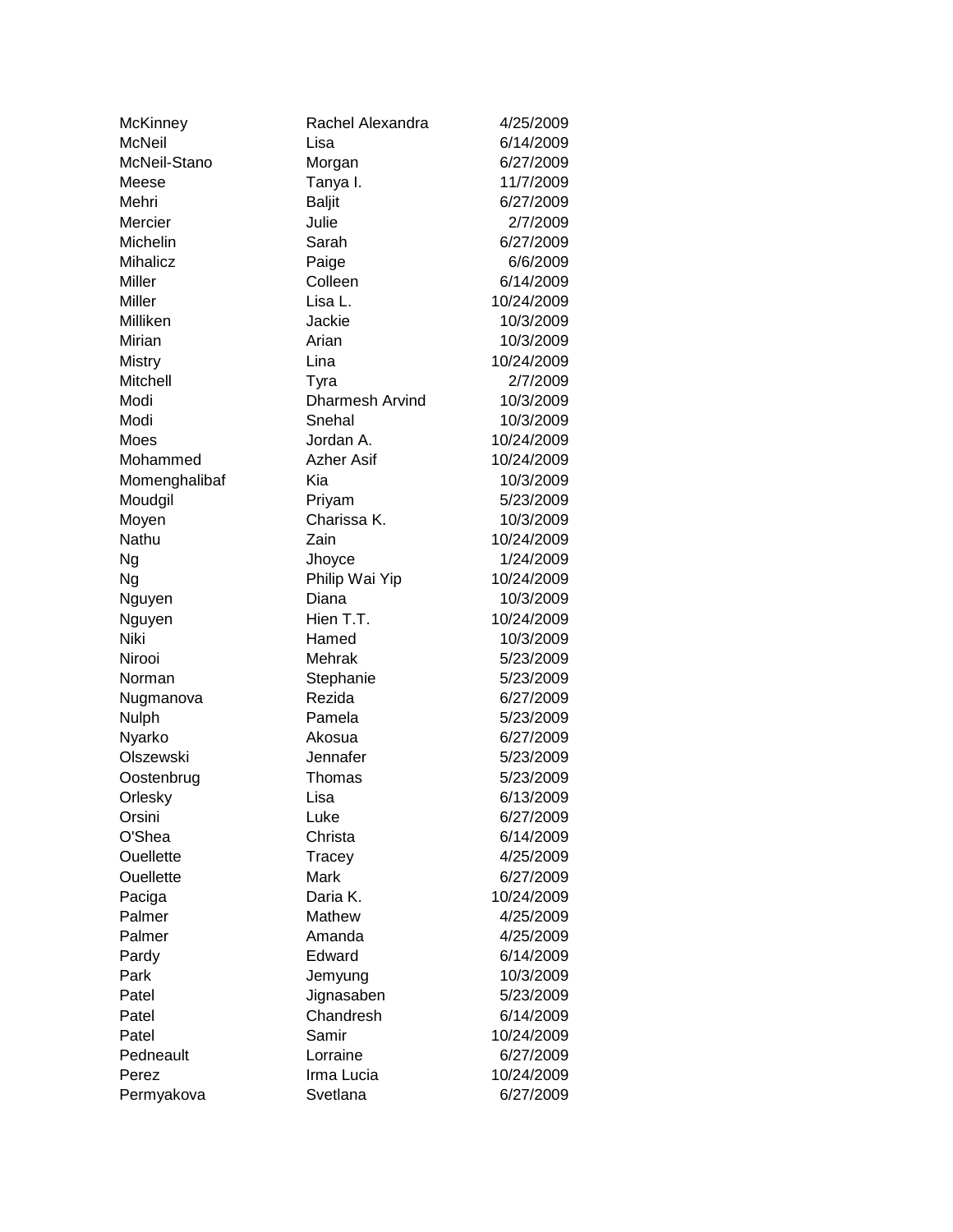| Peterson              | Lesly            | 6/27/2009  |
|-----------------------|------------------|------------|
| Pham                  | Long B.          | 10/24/2009 |
| Pincemin              | Angela           | 2/7/2009   |
| Pitcher               | Susan M.         | 11/7/2009  |
| Piva                  | Danielle         | 6/27/2009  |
| Polisnook             | Robert           | 6/13/2009  |
| Pouralifazel          | Leila            | 10/24/2009 |
| Pourmokhtari Yakhdani | Nabil            | 10/3/2009  |
| Prest                 | Robin            | 5/23/2009  |
| Protopsaltis          | Ayla             | 10/3/2009  |
| Pruden                | Rebecca          | 6/6/2009   |
| Pugh                  | Shayna           | 6/27/2009  |
| Purba                 | Monica           | 10/3/2009  |
| Qureshi               | Ajmal J.         | 10/24/2009 |
| Rae                   | Brandi L.        | 10/24/2009 |
| Rahimi                | Fatemeh          | 10/3/2009  |
| Randhawa              | Amandeep Kaur    | 5/23/2009  |
| Rathwell              | Kaitlin          | 10/3/2009  |
| Reid                  | Angela           | 6/14/2009  |
| <b>Rizk</b>           | Fady I.          | 10/24/2009 |
| Rodriguez             | Vilma            | 6/27/2009  |
| Rodriguez             | Gabriela         | 6/27/2009  |
| Rondelez              | Maurice P.B.     | 10/24/2009 |
| Rose                  | Geraldine        | 6/14/2009  |
| Roudak                | Alexandra        | 10/24/2009 |
| Roy - Newton          | Nathalie         | 10/3/2009  |
| Rumble                | Keith M.         | 10/24/2009 |
| Rupert                | Rebecca L.       | 10/3/2009  |
| Sabhaney              | Sunita           | 10/3/2009  |
| Saldanha              | Rubina M.        | 10/24/2009 |
| Sanaye                | Nasrullah        | 10/3/2009  |
| Sandhu                | Dupinder Singh   | 5/23/2009  |
| Sauer                 | William J.       | 6/13/2009  |
| Sauve                 | Heather A.       | 10/24/2009 |
| Savard                | <b>Esther</b>    | 6/27/2009  |
| Scoville              | Sarah            | 6/27/2009  |
| Seidali               | Badri            | 10/24/2009 |
| Shah                  | Amee             | 10/3/2009  |
| Shaw                  | Allison          | 5/23/2009  |
| Shmatov               | Andrey           | 6/27/2009  |
| Shum                  | Michele Wing Yan | 10/3/2009  |
| Shybanova             | Iryna            | 5/23/2009  |
| Simonfi               | Julia            | 2/7/2009   |
| Singarajah            | Emmanuel         | 10/3/2009  |
| Singh                 | Shruti           | 4/25/2009  |
| Singhal               | Anita            | 10/24/2009 |
| Sinnamon              | Kelly            | 6/6/2009   |
| Sit                   | Christopher      | 4/25/2009  |
| Slatford              | Rukeyha          | 6/27/2009  |
| Slinin                | Marcela          | 5/23/2009  |